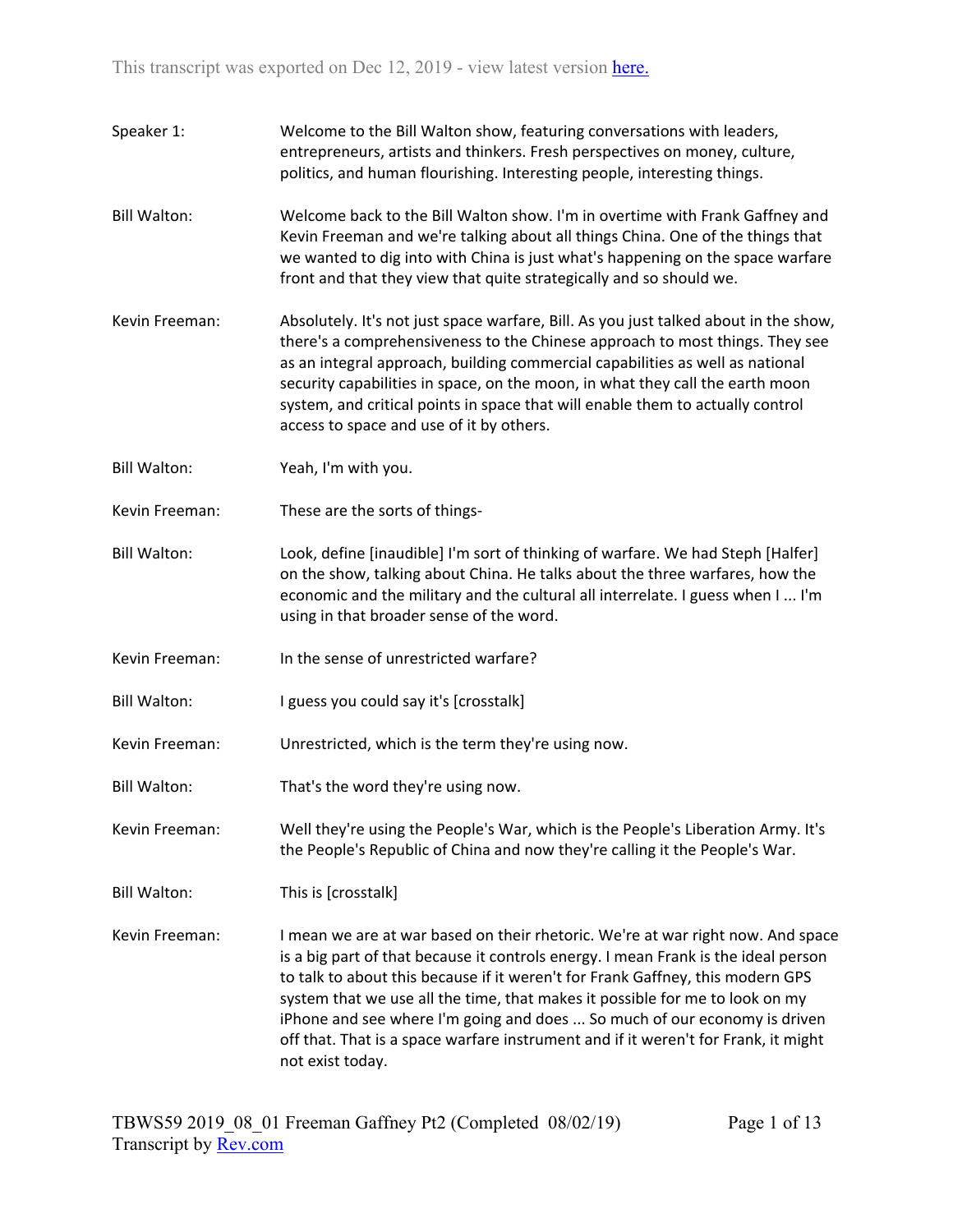Bill Walton: You did that with the defense with Reagan?

- Frank Gaffney: No. Actually when I was a young staffer on the Senate Arms Services Committee, we were hearing testimony from the then chief of staff of the Air Force, man by the name of General Lou Allen that they didn't need this newfangled navigation system.
- Bill Walton: Air force [crosstalk] GPS.
- Frank Gaffney: Which the air force was being told to build. They said they'd been navigating perfectly well without it for years. They basically didn't want to have the air force budget having to carry this national program that was going to involve a considerable expense. And it came down, Bill, to the last item to be decided between the house and the Senate Armed Services Committees in a conference committee in 1981. And honestly, you could have flipped a coin and I wouldn't have been able to tell you any better which way it would come out. Fortunately the Senate position prevailed and this GPS system went into production and it's become what it's become. But the thing is-
- Bill Walton: And you worked for a senator that pushed it over the line?
- Frank Gaffney: I worked at the time for John Tower who was chairman of the Senate Armed Services Committee. But the reason I say this is we're in a very similar moment right now because the air force has taken, I believe, a very similarly parochial position-
- Bill Walton: Myopic.
- Frank Gaffney: ... with respect to space warfare. It is being subordinated to the white scarf, fighter pilot kind of priorities of the past. An exception to this is an extraordinary man by the name of Lieutenant General Steven Kwast, who until very recently was the commander of all of the air forces education and training command. And he has been a visionary on space, and he has perceived and taught, frankly, me and probably Kevin and many others about what China's prospective control of space for power, for military activities, for domination of the moon.

Kevin Freeman: Communications.

Frank Gaffney: For exploitation of resources, for projection of power terrestrially would mean for this country both economically and in terms of national security. And for his troubles, the Air Force has forced him into retirement. So we're trying to help President Trump recognize that. I believe this is the general officer he's been looking for now for two and a half years as President of the United States. He's a visionary leader who understands the threat we're facing and has the kind of practical approaches to what we can do to protect ourselves in the face of it that is desperately needed to command the new space force that the president has called for. Rightly so.

TBWS59 2019\_08\_01 Freeman Gaffney Pt2 (Completed 08/02/19) Transcript by [Rev.com](https://www.rev.com/)

Page 2 of 13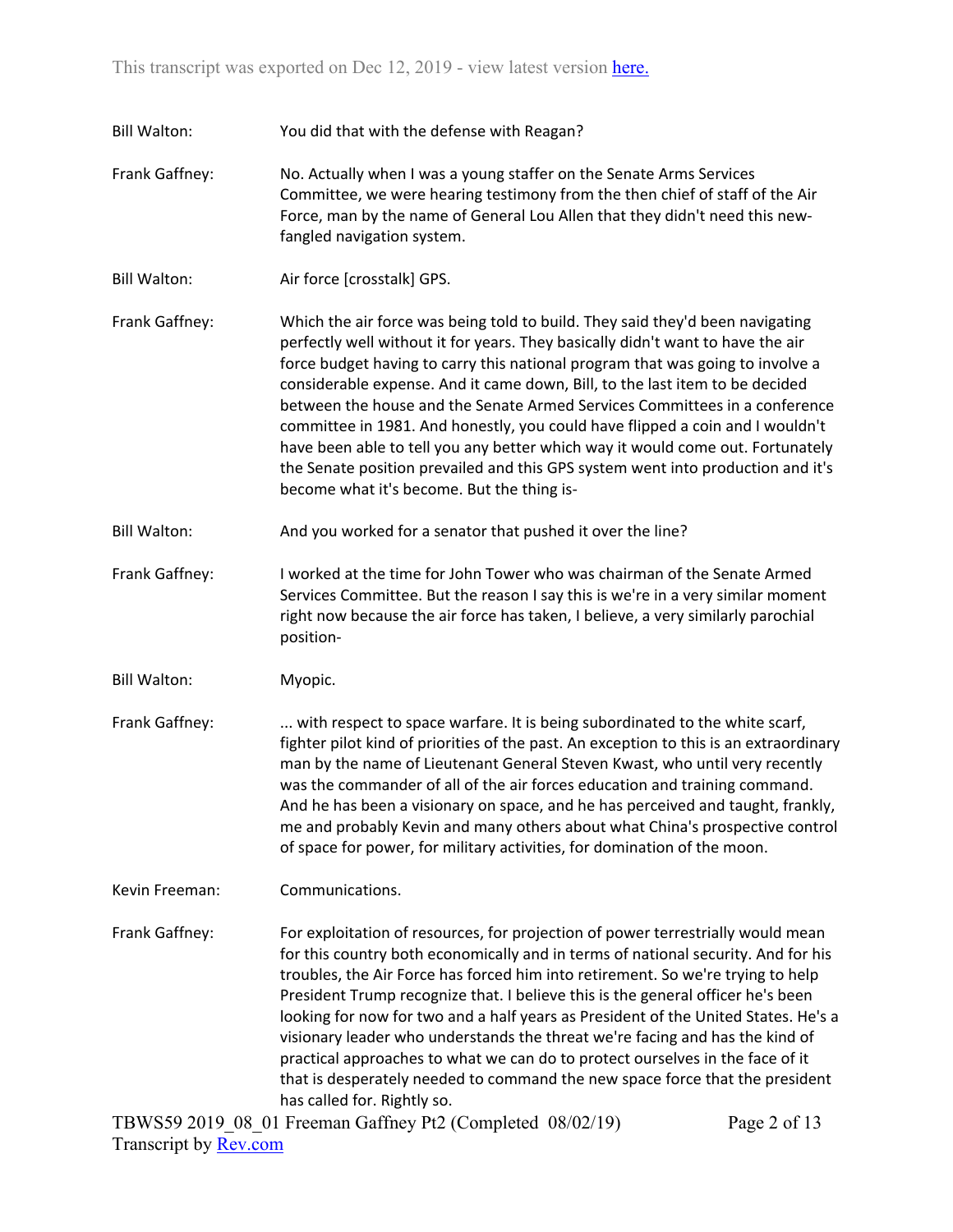Bill Walton: Where does that stand? He gave the speech what, six months ago, eight months ago? Rolled it out. And what I'm hearing is he's getting nothing but pushback from the Pentagon. Frank Gaffney: From the air force particularly. And this is a case in point, then so this particular general officer agrees with him. Bill Walton: And the way to kill it in the cradle is to take the most effective advocate and get rid of them. Frank Gaffney: Right. And then put somebody else, an air force guy in there who's going to-Bill Walton: Who won't do anything. Frank Gaffney: ... go along with the plan of doing nothing. Kevin Freeman: Yeah, this is the same mentality and you've used the comparison of General Billy Mitchell. It's the same mentality that happened where the navy said, "These airplane things aren't really the instruments of war. They're not really a big deal and you could never ..." Bill Walton: And he invented the aircraft carrier concept? Kevin Freeman: Well General Mitchell actually was an advocate. He was a army air corp advocate that ships could be sunk by airplanes, number one. And number two, he traveled into Japan and he came back and said "The Japanese will attack Pearl Harbor, probably on a Sunday morning." And he was court marshaled, and demoted, and treated really poorly. He is the father of the modern air force, if anything. And every president since has come back, and said, "Well General Mitchell was right." General Kwast is right. This is absolutely-Bill Walton: So what are the Chinese doing on this front? I mean specifically are they launching? Frank Gaffney: Let me give you a couple of examples. Bill Walton: What technologies? Frank Gaffney: What the Chinese are doing is focusing on space control and they have a whole host of technologies. Some of which are ground-based, some of which are space-based, that involve everything from direct physical attack capabilities, to lasers, to robotic systems in space that can reach out and break a satellite that it happens to sidle up to. I mean in other words, techniques that would enable them perhaps without being visibly identified as having done it to neutralize assets that, as Kevin was saying, we have to have. Not just for our national security but just for commerce.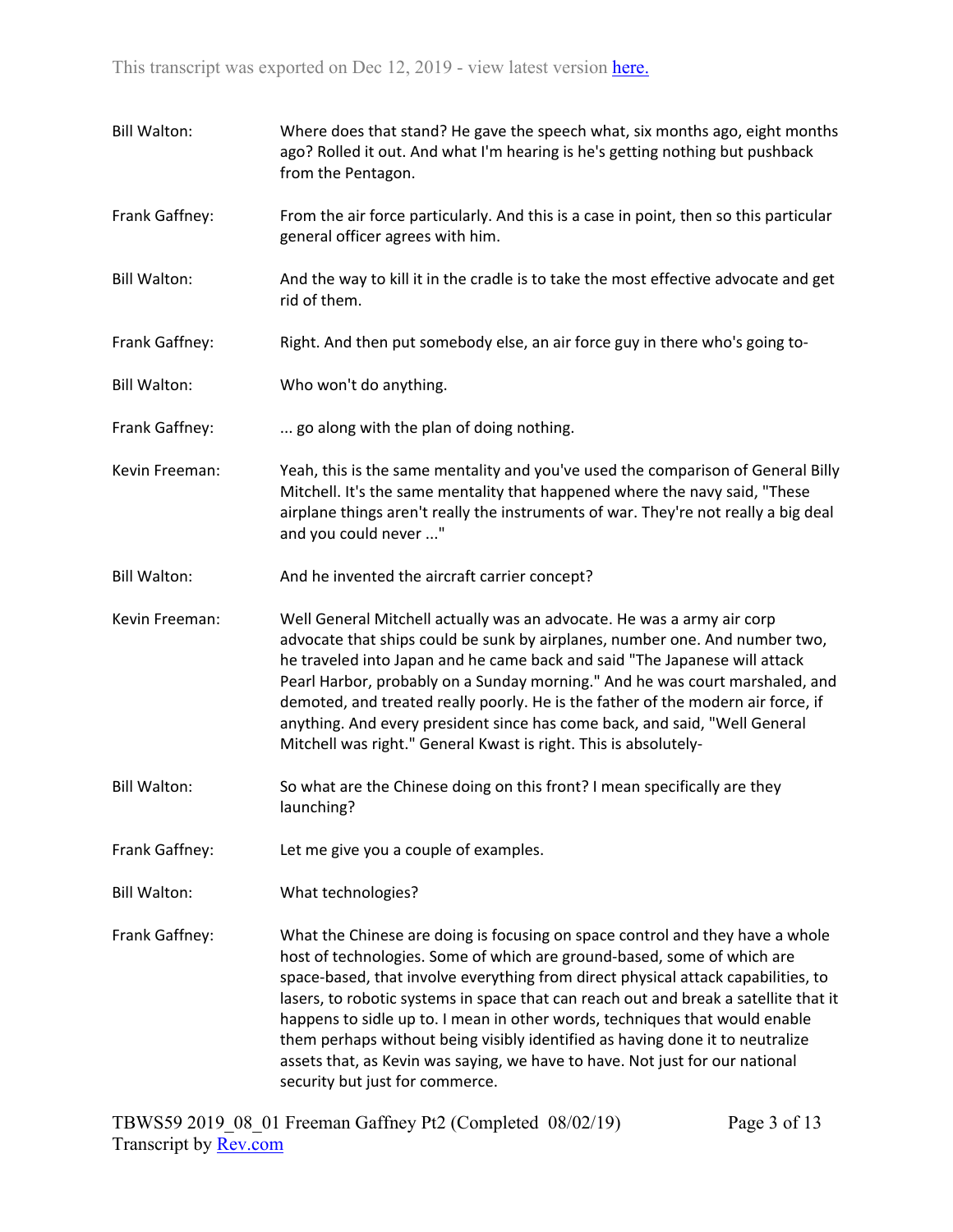| Frank Gaffney:      | I mean you take out our GPS system, and as I'm sure you know Bill, banking<br>among other things comes to a grinding halt.                                                                                                                                                                                                                                                                                                                                                                                                                                                                                                                                                                    |
|---------------------|-----------------------------------------------------------------------------------------------------------------------------------------------------------------------------------------------------------------------------------------------------------------------------------------------------------------------------------------------------------------------------------------------------------------------------------------------------------------------------------------------------------------------------------------------------------------------------------------------------------------------------------------------------------------------------------------------|
| <b>Bill Walton:</b> | Kevin understands that as well.                                                                                                                                                                                                                                                                                                                                                                                                                                                                                                                                                                                                                                                               |
| Frank Gaffney:      | If there's even a delay of a couple of seconds in the timing, it's a chaotic<br>situation.                                                                                                                                                                                                                                                                                                                                                                                                                                                                                                                                                                                                    |
| Kevin Freeman:      | But they're also building solar capabilities to capture solar rays and then beam<br>them back to the earth.                                                                                                                                                                                                                                                                                                                                                                                                                                                                                                                                                                                   |
| Frank Gaffney:      | As power.                                                                                                                                                                                                                                                                                                                                                                                                                                                                                                                                                                                                                                                                                     |
| Kevin Freeman:      | They could potentially dominate the energy space.                                                                                                                                                                                                                                                                                                                                                                                                                                                                                                                                                                                                                                             |
| <b>Bill Walton:</b> | So how much of that technology is our technology and how much of it's their<br>proprietary technology? Is it a-                                                                                                                                                                                                                                                                                                                                                                                                                                                                                                                                                                               |
| Kevin Freeman:      | Well it's a mix. It's global technology, but a lot of it is our  We're the<br>innovators in so many of these areas.                                                                                                                                                                                                                                                                                                                                                                                                                                                                                                                                                                           |
| Frank Gaffney:      | But increasingly they're getting good at it too. And more to the point, which<br>goes back to something you talked about earlier. They have policies to actually<br>translate these things into deployed capabilities. A lot of our stuff might be<br>conceived of and even perhaps developed to a level and then usually it gets<br>killed because there isn't the money for it, or there isn't the priority ascribed to<br>it. In other words, they're eating our lunch by oftentimes taking it from us. In<br>other cases though, thanks to the millions of Chinese students that we've<br>trained in our universities, not in English literature by the way, but in the hard<br>sciences. |
| <b>Bill Walton:</b> | Yeah, STEM.                                                                                                                                                                                                                                                                                                                                                                                                                                                                                                                                                                                                                                                                                   |
| Frank Gaffney:      | Hard science.                                                                                                                                                                                                                                                                                                                                                                                                                                                                                                                                                                                                                                                                                 |
| Kevin Freeman:      | They're writing more papers. They have more STEM graduates. They're really<br>genuinely advancing scientifically. They have some problems because they're<br>not  They're very creative people, but their system's not very creative and so<br>they have to steal and beg and borrow at times. But they're gaining a dominant<br>position and they have the capability to do this because this is a nation that can<br>impose a one child policy. If they can tell a family how many babies they can<br>have, they can mandate whatever they need to, to accomplish the objective.                                                                                                            |
| <b>Bill Walton:</b> | So who in town in D.C. is pushing space force besides President Trump? Because<br>it just occurs to me as we talk here that he has so many never-Trumpers in town                                                                                                                                                                                                                                                                                                                                                                                                                                                                                                                             |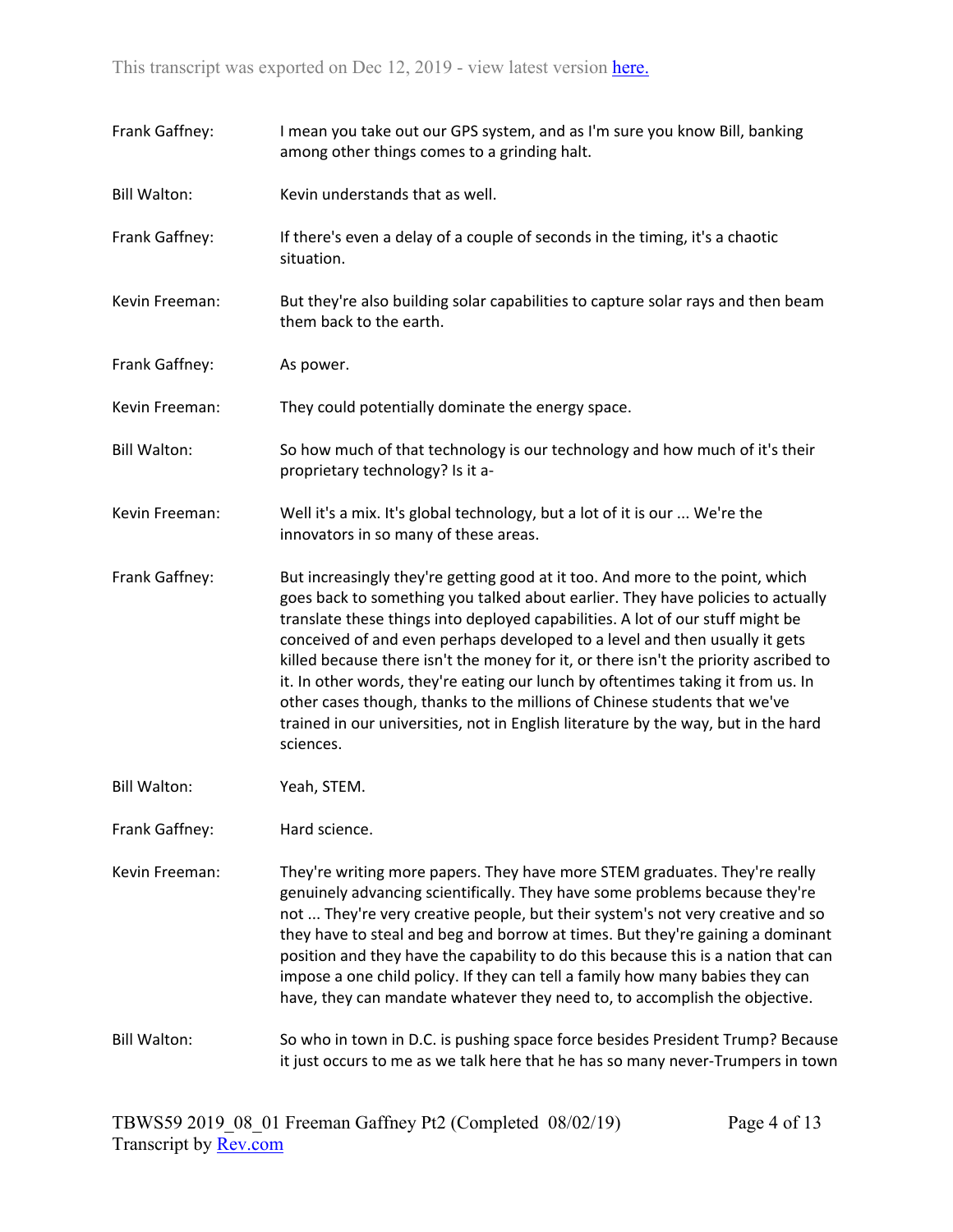that it seems almost axiomatic that if he pushes it, there are going to be people saying "We don't want it."

- Frank Gaffney: That's true. And that's been particularly evident in the House under Democratic control. The House Armed Services Committee has taken a very dim view of this idea. I think the Senate Armed Services Committee has been more supportive. There's a lot of confusion about it, frankly, because some people think, "Well, we'll just let the air force do it and it'll be sufficient until the day." I don't agree with that. I think you do need a separate military service and I think General Kwast is exactly the right guy to implement this. Especially because it's so important-
- Bill Walton: It's a new domain.
- Frank Gaffney: .... that you get this right at the beginning. We don't want to waste time and money-
- Kevin Freeman: Just like we [crosstalk] cyber domain, we need a space domain.
- Bill Walton: So what line of action should we use for Steven Kwast to help him?
- Frank Gaffney: This is a critical period, because the president has the next month to extend his service to our country in uniform. Otherwise at the beginning of September he's retired.
- Bill Walton: Okay. Then we're talking in August 2019.
- Frank Gaffney: This is August 2019. I think the American people, their elected representatives, he's got a lot of support on Capitol Hill. Getting in touch with the White House, your representatives, the Defense Department. This is an all hands on deck kind of problem at the moment, because if we don't get this right, chances are we're going to lose this space race and we can't afford to do that.
- Kevin Freeman: That's why the Pearl Harbor analogy is so good because you would talk to Americans in the night late 1930s, early 1940s and they'd say, "Pearl Harbor, that's just Hawaii. It doesn't impact me." General Mitchell understood how important Pearl Harbor was. Space. "Well, of course nobody's gonna mess with my satellite or GPS." Nobody thinks in those terms. The average American doesn't realize how important this domain actually is. But if Pearl Harbor was compromised and overrun, the west coast was subject to Japanese invasion and few people recognized that. Right now if the Chinese dominate space, our economy's gone. It's that existential. We cannot operate our modern economy without our space assets.

## Bill Walton: Explain the risk to our financial assets that you're talking about. It's not just the weapons, but describe how our money is dependent on space.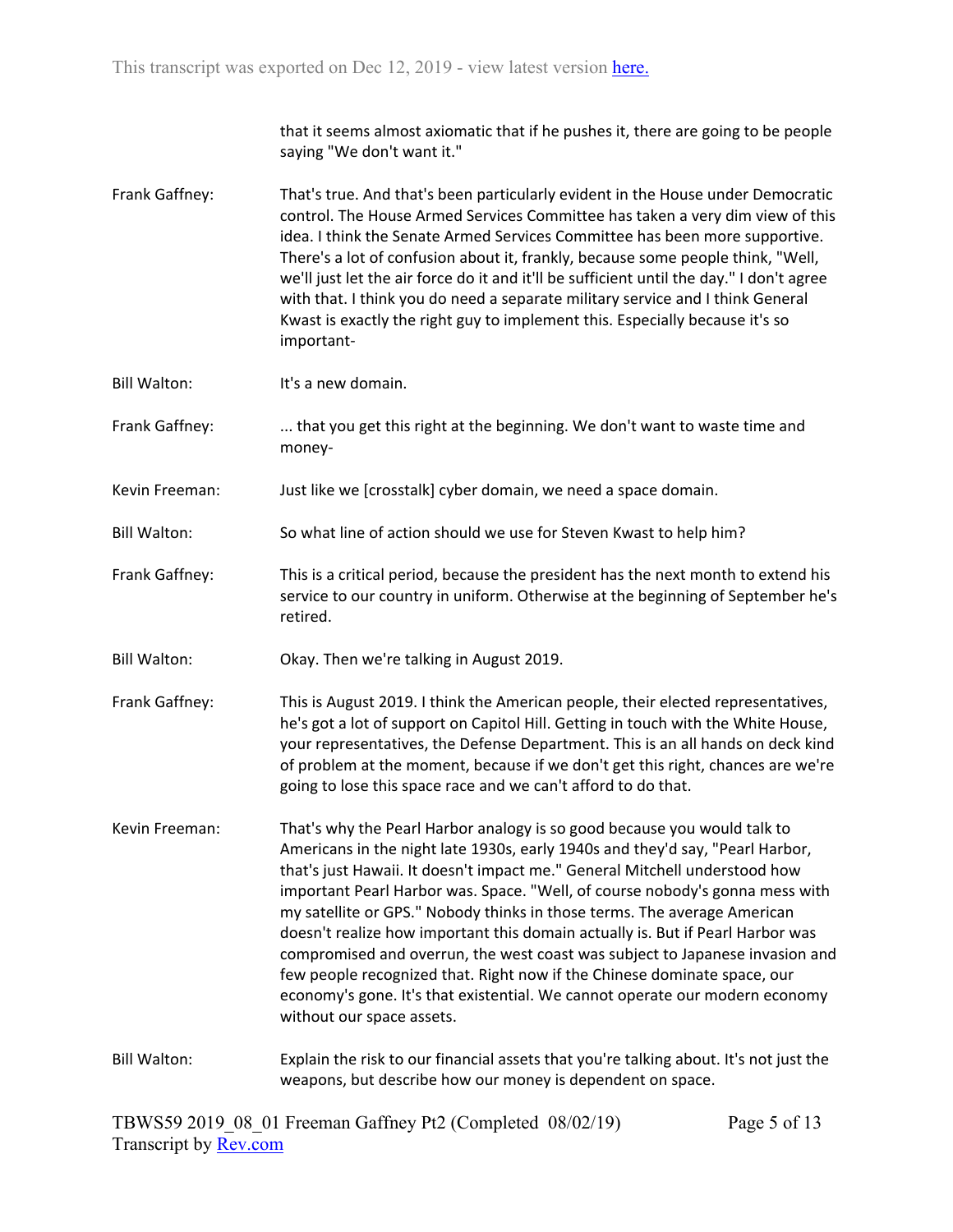- Kevin Freeman: Everything's transmitted through space. It all goes through satellites. The GPS is an example, but everything is transmitted at one level or another. Our whole telecommunications infrastructure is dependent on satellites. And by the way, if you own the domain of space, you can also set off a small nuclear explosion and wipe out the entire electric grid. So the domain of space is absolutely existential to the United States of America.
- Bill Walton: So timeframe for all this. I mean A) we're going to put Steven Kwast on our to do list, but not for the show right now. We've got things to do afterwards. The other side of this, you take something like Gordon Chang has been on your show and he talks about China, he doesn't see them as inevitable. I mean, he looks at their weaknesses and he looks at their incredible abusive, persecution culture. Persecuting Christians, destroying churches, things like that, repressing people. He didn't think the economy's growing at 8%-
- Kevin Freeman: No, it's not.
- Bill Walton: He thinks it's growing at one or 2%.
- Kevin Freeman: That's probably true.
- Bill Walton: And their debt is growing, I think as you pointed out, five and a half times faster than their nominal GDP. So if we think we've got a debt problem, they really have a debt problem. And they're losing American currency reserves. I mean, how much pressure is China feeling right now? And I guess the other question is, my sense is in the trade negotiations that we're having, they're not exactly insouciant. They really care about this outcome.
- Kevin Freeman: Not a benign implosion expected. Beware the wounded dragon. They're clearly a wounded dragon and they will lash out, and that's my concern. That's where you've got these senior officers in the People's Liberation Army talking about getting America's attention by sinking aircraft carriers. We're talking about killing tens of thousands of American military personnel in order for China to make their point.
- Bill Walton: This is discussion among the Chinese military?

Kevin Freeman: Yes, publicly.

Frank Gaffney: They have actually made public statements to that effect. And interestingly enough, our friend Gordon Chang points out that's not official Chinese policy, but on the other hand, they've not been reprimanded for making those statements. They've not been broken in rank or anything. But here's the key point as far as I'm concerned, as we're talking about what do we do about all this? Gordon is certainly right, and Kevin too, that there are vulnerabilities to be exploited with the Chinese and I think we should be doing a lot more of that.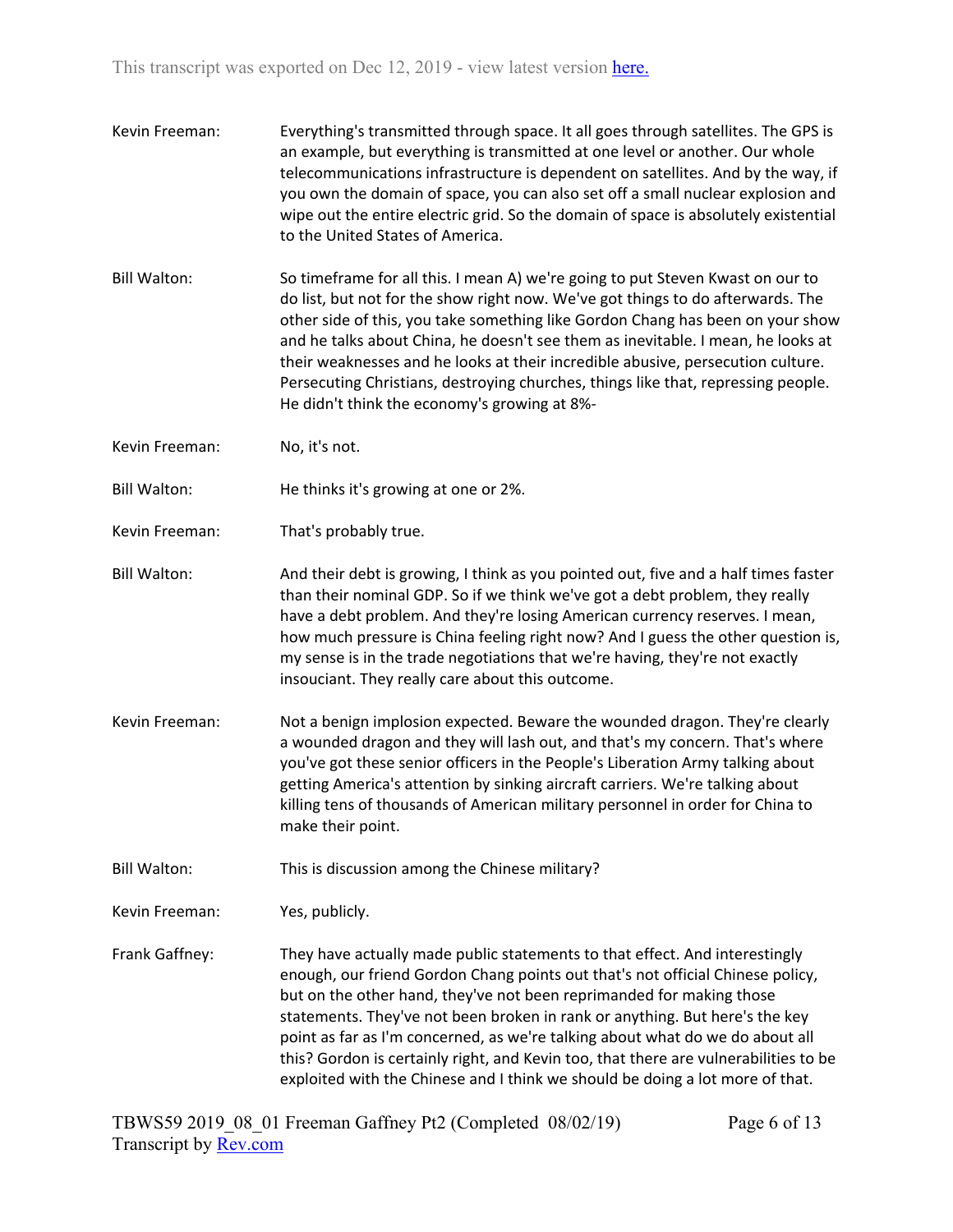We should be going very, very frontally at the Chinese Communist Party, which is at the heart of the threat that we're facing now.

- Frank Gaffney: But here's another piece of it that I think we have to factor in to these considerations of, do we have a choice? Kevin has said, we're at war with China, and I believe that's the case. Not because we want to be or if we even think of ourself as being-
- Kevin Freeman: We haven't declared it. They have declared it.
- Frank Gaffney: They have. But here's the kicker. You mentioned the one child policy. As a result of that policy being in place now for decades, they've modified it somewhat lately, but for decades there are by some estimates, 40 million men in China, military age men for whom there are no women. Now that is a formula for a problem domestically, obviously. It's also something that lends itself to turning those people into cannon fodder to go find women or resources or whatever else the Chinese want elsewhere. So this thing has the potential bill to move from an unrestricted warfare arena predominantly in the economic space, into one that is highly kinetic. Possibly in the heavens, possibly here on earth. We have to be bending every effort, it seems to me. And I give Donald Trump great credit for doing a lot of this, to understand the full complexion of this threat and to be developing the capabilities that we need. Economic, military, strategic, intelligence, political information that will enable us to compete at a minimum and ideally, well certainly deter if necessary [crosstalk] threat.
- Bill Walton: And neither one of you believe we have any choice but to engage. There some people in town that say, "Well you know we're being too tough on them. If we just let up, we'll coexist peacefully and they'll be part of our economic arrangements and we're going to be fine."
- Kevin Freeman: This is [crosstalk]
- Frank Gaffney: Engage is the wrong word.
- Kevin Freeman: This is existential-
- Frank Gaffney: To describe what we're talking about.
- Kevin Freeman: ... China. Keep in mind our president, he's looking at a country that he thinks should be dominant in charge of the world, but he is also looking at a population problem. Demographically, they're losing population. How do you grow your economy? The only way you keep your head in China is you grow your economy fairly rapidly. So they've been throwing debt at the problem. How do you grow your economy if you take the demographic ... Because GDP growth is innovation, productivity and population. If you don't have innovation, productivity and population and they're not either ... If we restrict on their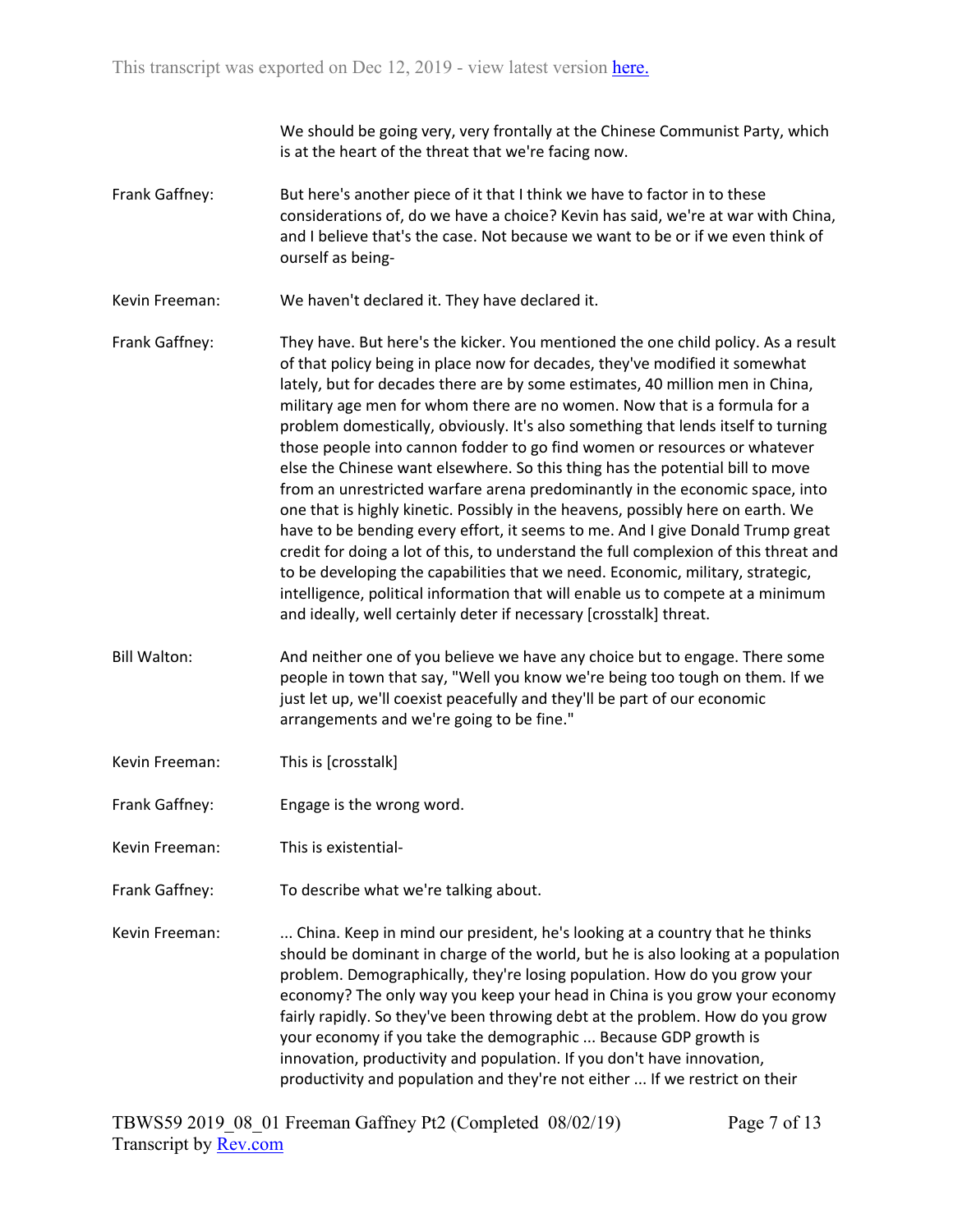access to our intellectual property, that's going to hurt their innovation and capabilities. And the productivity is having problems because it's a bad system.

- Kevin Freeman: I mean, I think we agree that the communist system is a bad system, a statist controlling system doesn't work as well as a free system. And their population is dwindling. This is their time. They're going to have to lash out and we have to be prepared for it.
- Bill Walton: One of the things I looked at in preparation for our show is this book, interviews with Lee Kuan Yew, who was premier president of Singapore for what, five decades, and turned them from like \$500 per capita GDP to something like 50,000.
- Kevin Freeman: Yeah, phenomenal.
- Bill Walton: One of the extraordinary things he did when he got into the job was he made English Singapore's first language. Because he felt that English was open architecture, diplomacy, science, business. And by doing that he turned Singapore into this incredible commercial economy. But then he goes ... He's asked here what he thinks about China. He thinks China is a tremendous problem because of the Chinese language and they've got 4,000 characters that forces them to think in a certain way. And in terms of the demographic problem, you really don't immigrate into China. I mean it's not an open society in any sense.
- Kevin Freeman: Yeah, not voluntarily. Yeah.
- Bill Walton: I mean, so they've got another pressure here, which is he doesn't have even the ability to bring people in to help make things happen. Does that make sense?
- Frank Gaffney: Look, I think that it's important for any conversation like this to be balanced by the vulnerabilities of China as well as their strengths.
- Bill Walton: Well, that's what I'm probing.

Frank Gaffney: I think some of these may well be significant. The trouble is enough momentum has been imparted to the kind of agenda that we've been warning about here. That even with those problems, even with us perhaps exploiting them modestly a bit ourselves-

- Bill Walton: Than change the-
- Frank Gaffney: ... the trajectory is likely to be in the wrong direction for quite some time to come. And in that space of time, Bill, and again I'd bring you back to where we started. If the Chinese are able to export this social credit score scheme around the world and enable thereby a degree of forced submission of populations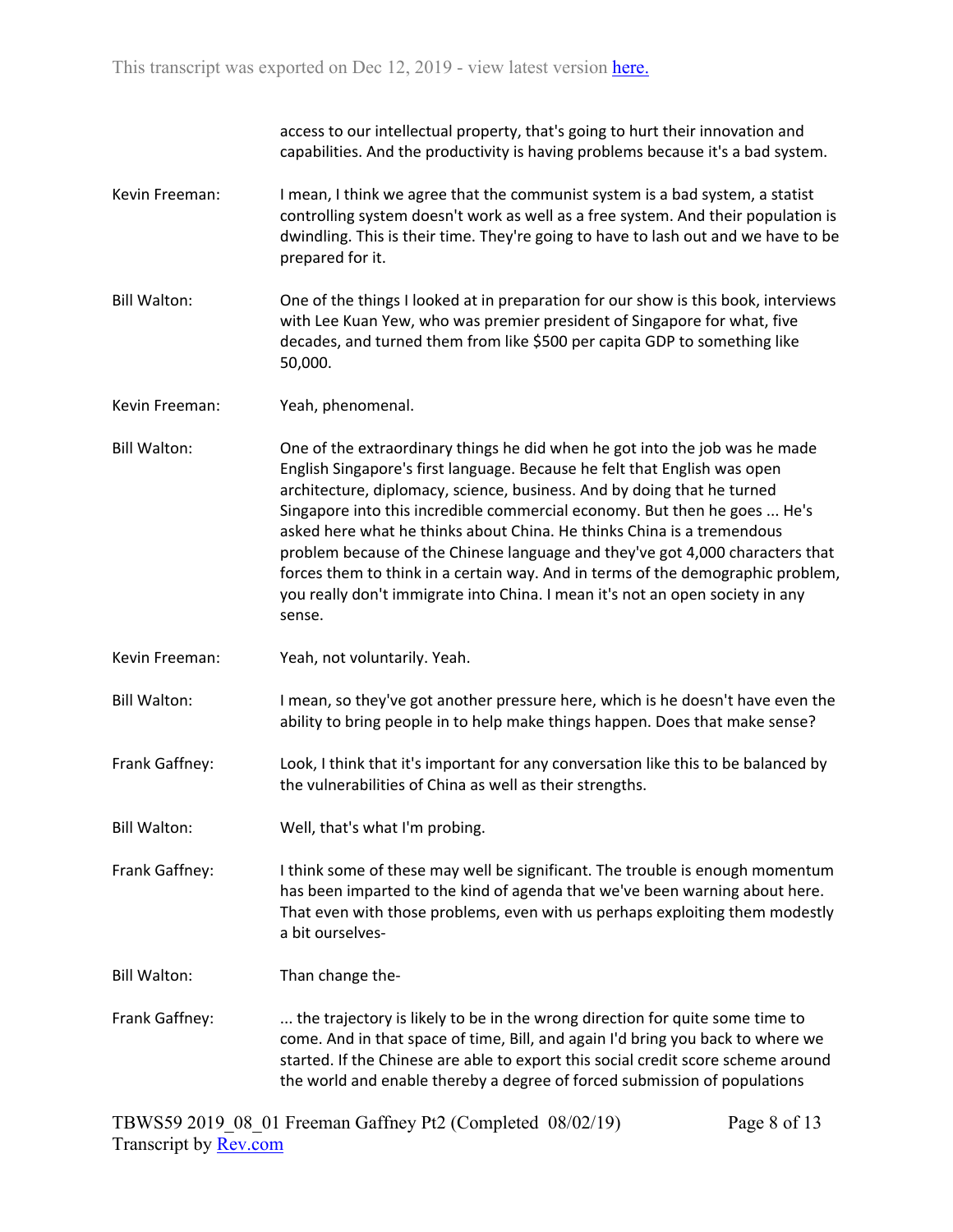|                     | worldwide. Company Store perhaps being a good analogy, perhaps just colonial<br>imperialism, whatever you want to call it. You could have, well we talked about<br>earlier, a bad patch for the world, for the human rights. [crosstalk]                                                                                                                                                                               |
|---------------------|------------------------------------------------------------------------------------------------------------------------------------------------------------------------------------------------------------------------------------------------------------------------------------------------------------------------------------------------------------------------------------------------------------------------|
| <b>Bill Walton:</b> | How would they export social credit? How would they export facial recognition?<br>How would that manifest?                                                                                                                                                                                                                                                                                                             |
| Kevin Freeman:      | They're offering it right now.                                                                                                                                                                                                                                                                                                                                                                                         |
| Frank Gaffney:      | Right now.                                                                                                                                                                                                                                                                                                                                                                                                             |
| <b>Bill Walton:</b> | Okay.                                                                                                                                                                                                                                                                                                                                                                                                                  |
| Kevin Freeman:      | Right now to Venezuela. They're offering it right now involved with the Belt and<br>Road, wherever they install things in the Belt and Road. And they're going to be<br>offering it in 5G.                                                                                                                                                                                                                             |
| Frank Gaffney:      | That's right.                                                                                                                                                                                                                                                                                                                                                                                                          |
| Kevin Freeman:      | With Huawei. It will be putting in the development capabilities for them to<br>monitor the entire world. If Huawei's 5G is adopted and we've been fighting<br>against that, but if it's adopted, they'll have access to all of the communications<br>of the entire world.                                                                                                                                              |
| Frank Gaffney:      | Yeah. A friend of mine calls it 5-Xi after the President.                                                                                                                                                                                                                                                                                                                                                              |
| Kevin Freeman:      | X-I.                                                                                                                                                                                                                                                                                                                                                                                                                   |
| Frank Gaffney:      | But just to give you an example, Bill, how does this work? The Chinese gave the<br>African Union a headquarters. Gave it them. Build it for them for free. It turns<br>out, of course, the thing was completely wired for sound and every night there<br>would be a download to China of everything that was said in that building,<br>enabling them to exercise a degree of control and influence and coercive power. |
| <b>Bill Walton:</b> | I'm going to ask a question I know the answer to, but I want you two to answer<br>it. Quickly describe how pervasive the Belt and Road initiative is, and what<br>they're doing with their debt trap business, and how they're spreading out<br>throughout the world to these countries. Making deals with a lot of dictators<br>who want a new palace.                                                                |
| Kevin Freeman:      | I think you're right when you say throughout the world. Initially you think of the<br>Belt and Road as just around China and just connecting their neighbors, but now<br>Belt and Road in Latin America. There's the Arctic version of the Belt and Road.<br>It's throughout Asia, Africa, Latin America-                                                                                                              |
| Frank Gaffney:      | Europe.                                                                                                                                                                                                                                                                                                                                                                                                                |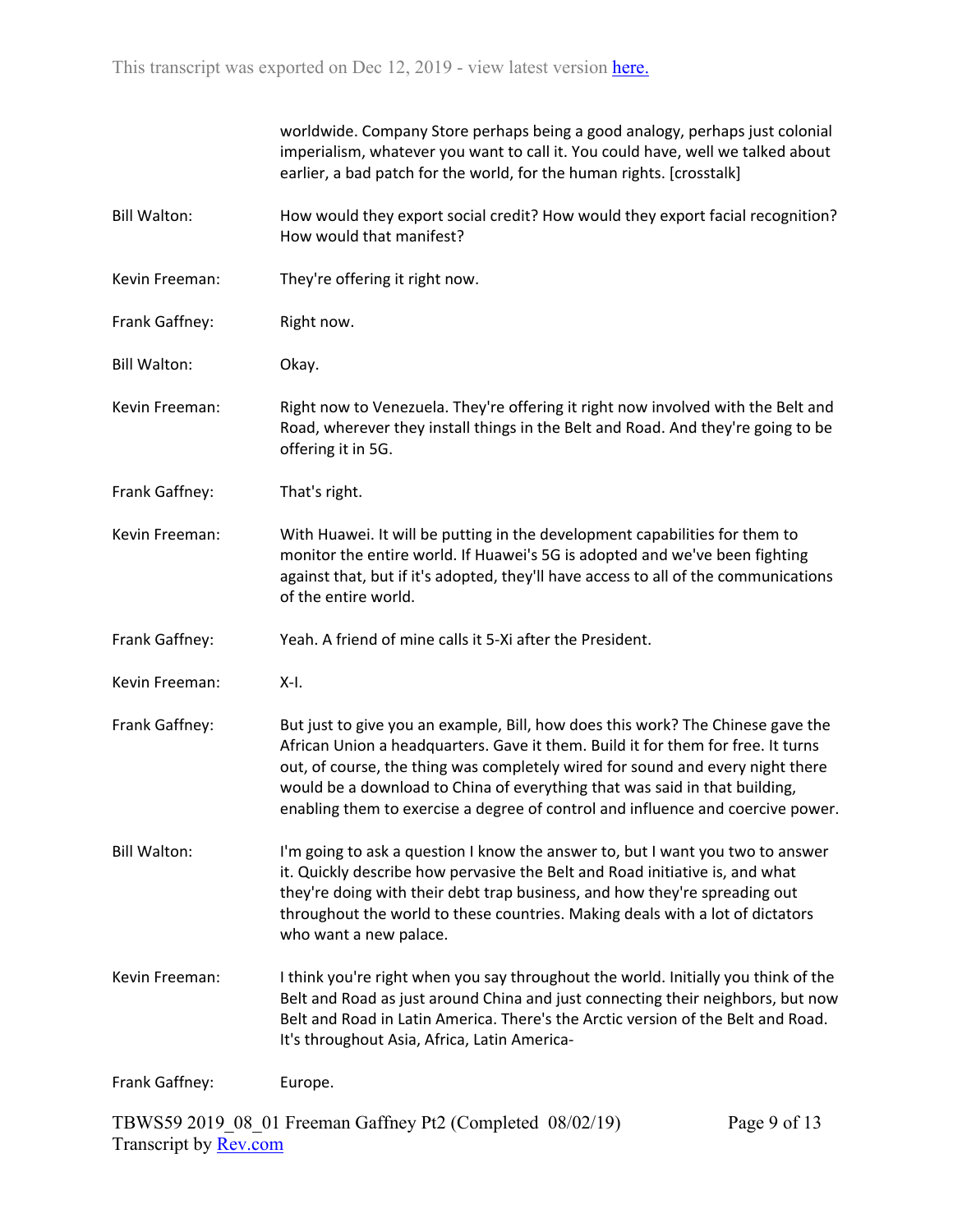Kevin Freeman: ... And Europe, Yes. And so they've been offering money that ... They have been able to create offerings, financial offerings, debt offerings, mostly because of their large intellectual property theft that might be 200 to \$600 billion a year, is what they've been stealing. Frank Gaffney: Just from us. Kevin Freeman: From us, yes. And they've been able to turn around and offer new and greatest technology in exchange for you all have access to our markets, which of course was false. They've never really given American companies true access to the Chinese market. Frank Gaffney: I was in the movie business briefly, tried to get a US movie released in China. It's not happening. Unless you-Kevin Freeman: Well, you know what, they bought up Hollywood. Frank Gaffney: Unless you make it a Chinese movie. In fact, there's an interesting little story going around at the moment. As you may know, Tom Cruise, I guess has done a remake of a Top Gun. And the flight jacket that he wears previously in the first movie, had prominently featured the flag of Taiwan. Kevin Freeman: And Japan. Frank Gaffney: And Japan. Both are gone in the make for China. Kevin Freeman: Richard Gere, phenomenal actor, well known-Bill Walton: Reverse product placement. Frank Gaffney: Yeah, displacement. Kevin Freeman: Richard Gere, phenomenal actor, friend of the Dalai Lama. Richard Gere doesn't get any parts anymore because the Dalai Lama is not acceptable. So they have a massive influence in our universities through the Confucius institutes, a massive influence in Hollywood. You can't make a movie now unless you have Chinese approval. Frank Gaffney: But this goes to the point about culture as one of the realms of warfare. It's not just the economic, it's not just the national security. Bill Walton: It brings me to something, I was involved in the Trump transition, helping figure out what we want to do at treasury. CFIUS, which is part of, I guess it's the-Kevin Freeman: Committee on Foreign Investment in the United States.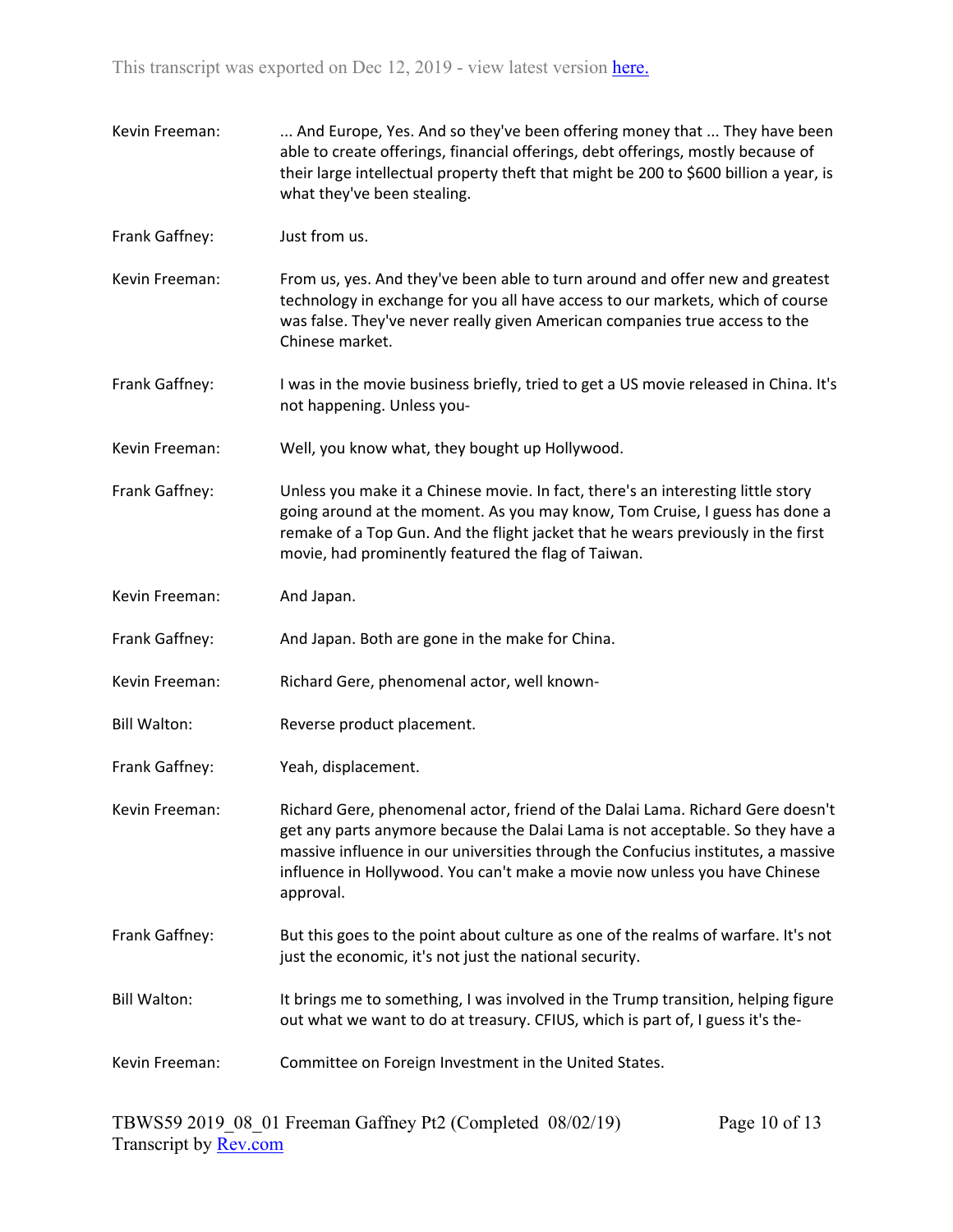| Frank Gaffney:      | Foreign Investment in the United States.                                                                                                                                                                                                                                                                                                                                                                                                                                                                                                                       |
|---------------------|----------------------------------------------------------------------------------------------------------------------------------------------------------------------------------------------------------------------------------------------------------------------------------------------------------------------------------------------------------------------------------------------------------------------------------------------------------------------------------------------------------------------------------------------------------------|
| <b>Bill Walton:</b> | And that had been exclusively focused on economic impact on investments. And<br>now as I understand it, that's turning more to cultural impact. Or am I just being<br>[crosstalk]                                                                                                                                                                                                                                                                                                                                                                              |
| Frank Gaffney:      | I doubt it. I think it's mostly now the case-                                                                                                                                                                                                                                                                                                                                                                                                                                                                                                                  |
| <b>Bill Walton:</b> | Because you're talking about  They are pervasively buying properties in<br>Hollywood.                                                                                                                                                                                                                                                                                                                                                                                                                                                                          |
| Frank Gaffney:      | But the challenge has been, going back to something we talked about earlier<br>Bill, the challenge has been that committee who's ostensible purpose is to make<br>sure that there are no national security downsides to foreign investment inside<br>the United States is chaired by the Treasury Department, and the Treasury<br>Department never saw a foreign investment that it didn't like. So while there<br>are other agencies that are involved in it, notably the Defense Department,<br>intelligence, it by and large is the case that the chairman- |
| <b>Bill Walton:</b> | And Steven Mnuchin is terrible on these issues.                                                                                                                                                                                                                                                                                                                                                                                                                                                                                                                |
| Frank Gaffney:      | Terrible.                                                                                                                                                                                                                                                                                                                                                                                                                                                                                                                                                      |
| Kevin Freeman:      | It's like having investment banking and research housed in the same location.<br>It's bad for investors, right? If you have investment banking and research<br>because you want to get the deal flow from the company and your research<br>department ends up writing, "Oh yeah, that's a tremendous investment. You<br>ought to invest there." So it's housed in one treasury department.                                                                                                                                                                     |
| <b>Bill Walton:</b> | But wasn't the dot com bubble great though?                                                                                                                                                                                                                                                                                                                                                                                                                                                                                                                    |
| Kevin Freeman:      | Exactly. Yeah, that's what he gave us. Exactly. Pets.com, right there.                                                                                                                                                                                                                                                                                                                                                                                                                                                                                         |
| <b>Bill Walton:</b> | It was every first research that-                                                                                                                                                                                                                                                                                                                                                                                                                                                                                                                              |
| Frank Gaffney:      | China.com is the way you might think about it.                                                                                                                                                                                                                                                                                                                                                                                                                                                                                                                 |
| <b>Bill Walton:</b> | Yeah. You're watching the Bill Walton show. We are in overtime with Frank<br>Gaffney and Kevin Freeman. I'm tempted to go into double over time, but I think<br>I'd probably exhaust us. So I'd like to get some of your last thoughts, Frank and<br>Kevin about what our viewers ought to be thinking about how to deal with<br>China.                                                                                                                                                                                                                        |
| Kevin Freeman:      | Well, I think first off, viewers need to weaponize their money. They need to<br>realize that whatever their investments are, whether it's in a pension plan or<br>whether it is an individual investment, those investments should not be funding                                                                                                                                                                                                                                                                                                              |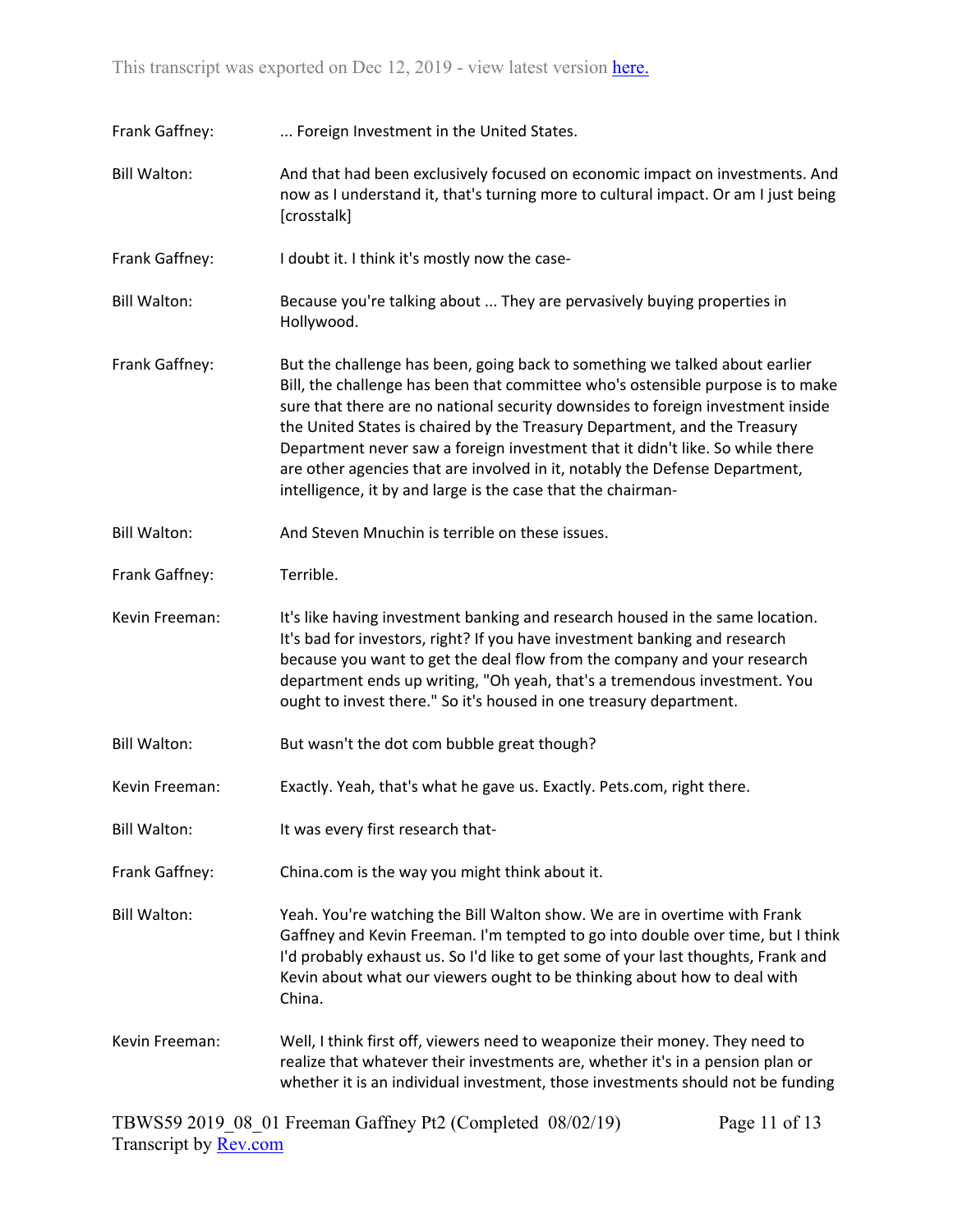the demise of their culture and their country. And so they need to get educated. That's why I started my show, Economic War Room was to train-

- Bill Walton: Which is a terrific show. It's on BlazeTV.
- Kevin Freeman: Yeah. And you can see economicwarroom.com. We train people about the risks of having their money invested against their interests. And so I think that's the first and really most important thing that I can bring as a contribution is to help people weaponize their money.
- Bill Walton: Great. Frank?
- Frank Gaffney: I have a little show myself. We have a syndicated radio program called Secure Freedom radio. Kevin is one of our featured regulars. As a matter of fact-
- Bill Walton: Where do we find Secure freedom?
- Frank Gaffney: Secure Freedom radio is a podcast, of course, but it's also terrestrially broadcast on the American Family Network, AFN. But I guess what I would suggest is that, learn about these sorts of things, through the kinds of resources that we're all providing, of course. But also recognize that this might be our last chance, honestly, to get this right. And I give Donald Trump great credit for having the vision and the courage to say, "We're not just going to continue doing business as usual on terms that are clearly unacceptable and unsatisfactory." And he's done that not just in the context of trade. He's developed a national security strategy that very explicitly identifies China as a foreign adversary of the United States.
- Frank Gaffney: He has taken on Huawei as an example. Though there's some backing and forthing on on what exactly that's going to entail at the moment., But I think by and large, his attitude has been, call it America First, call it national-security mindedness, call it whatever you wish, but we as a people will have a choice in this election cycle. None of us is into the politics of this I suppose, but I just want to say-
- Kevin Freeman: But elections matter.
- Frank Gaffney: Elections are going to matter and perhaps never more so than will we continue a robust policy of defending America's vital interest against China, which I don't expect we're going to see from the opposition to Donald Trump, whoever that may be.
- Bill Walton: Well, Biden has told us China is not a problem, basically.
- Kevin Freeman: He probably told us that and then he told us it might be, but the point is his son took an immense amount of money from the Chinese and that compromises